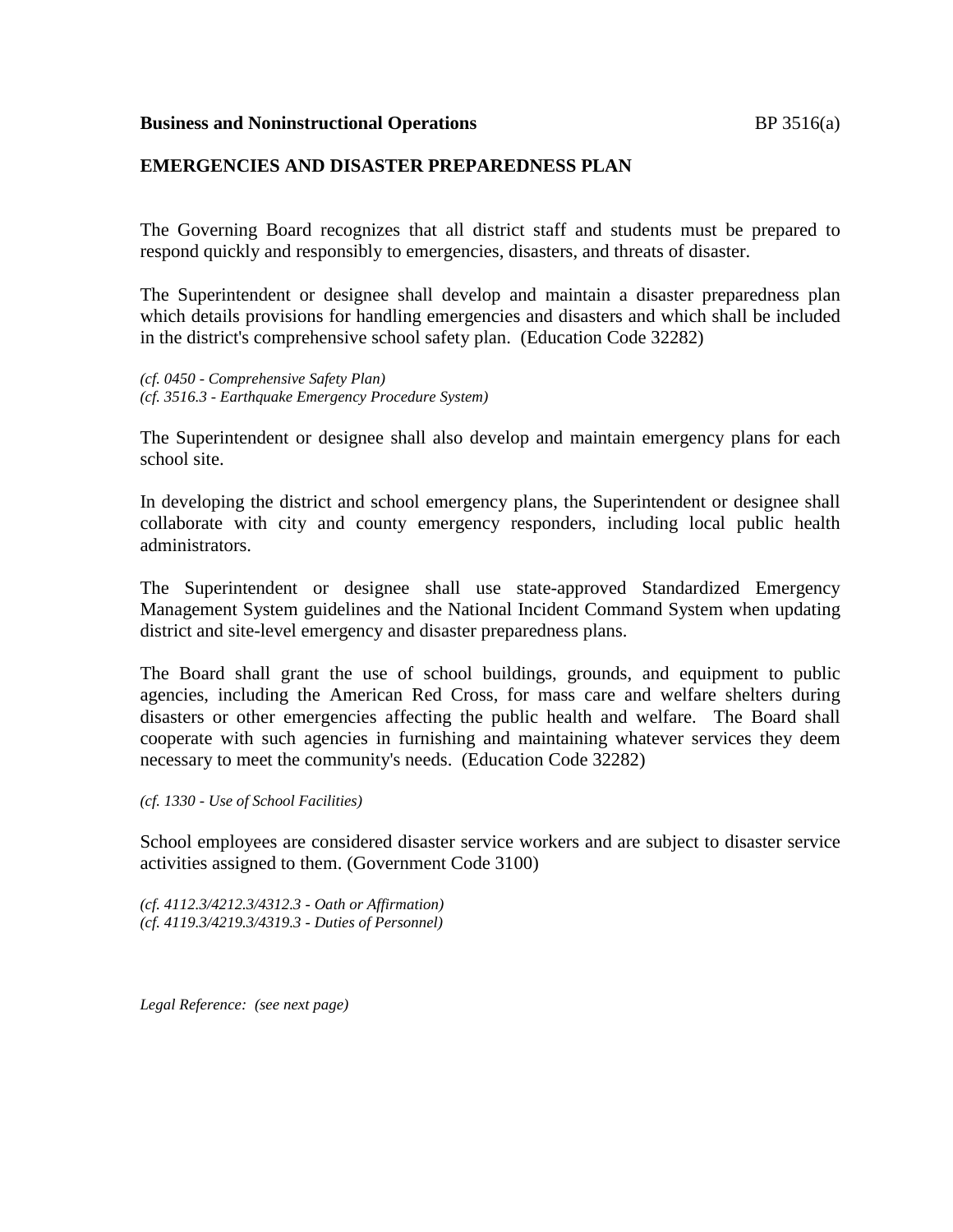### **EMERGENCIES AND DISASTER PREPAREDNESS PLAN** (continued)

*Legal Reference:*

*EDUCATION CODE 32001 Fire alarms and drills 32040 Duty to equip school with first aid kit 32280-32289 School safety plans 32290 Safety devices 39834 Operating overloaded bus 46390-46392 Emergency average daily attendance in case of disaster 49505 Natural disaster; meals for homeless students; reimbursement GOVERNMENT CODE 3100 Public employees as disaster service workers 8607 Standardized emergency management system CODE OF REGULATIONS, TITLE 5 550 Fire drills 560 Civil defense and disaster preparedness plans CODE OF REGULATIONS, TITLE 19 2400-2450 Standardized emergency management system UNITED STATES CODE, TITLE 42 12101-12213 Americans with Disabilities Act*

*Management Resources:*

*CSBA PUBLICATIONS Avian Influenza, Governance and Policy Services Fact Sheet, April 2006 911! A Manual for Schools and the Media During a Campus Crisis, 2001 CALIFORNIA GOVERNOR'S OFFICE OF EMERGENCY SERVICES PUBLICATIONS School Emergency Response: Using SEMS at Districts and Sites, June 1998 CENTERS FOR DISEASE CONTROL AND PREVENTION PUBLICATIONS Pandemic Influenza Planning Checklist, 2006 CONTRA COSTA COUNTY OFFICE OF EDUCATION Pandemic Flu School Action Kit, June 2006 U.S. DEPARTMENT OF EDUCATION PUBLICATIONS Practical Information on Crisis Planning: A Guide for Schools and Communities, May 2003 WEB SITES CSBA: http://www.csba.org American Red Cross: http://www.redcross.org California Department of Education, Crisis Preparedness: http://www.cde.ca.gov/ls/ss/cp California Governor's Office of Emergency Services: http://www.caloes.ca.gov California Seismic Safety Commission: http://www.seismic.ca.gov Centers for Disease Control and Prevention: http://www.cdc.gov Contra Costa County Office of Education, Pandemic influenza resources: http://www.cccoe.k12.ca.us/about/flu/resources\_flu\_action\_kit Federal Emergency Management Agency: http://www.fema.gov U.S. Department of Education, Emergency Planning: http://www.ed.gov/admins/lead/safety/emergencyplan U.S. Department of Homeland Security: http://www.dhs.gov*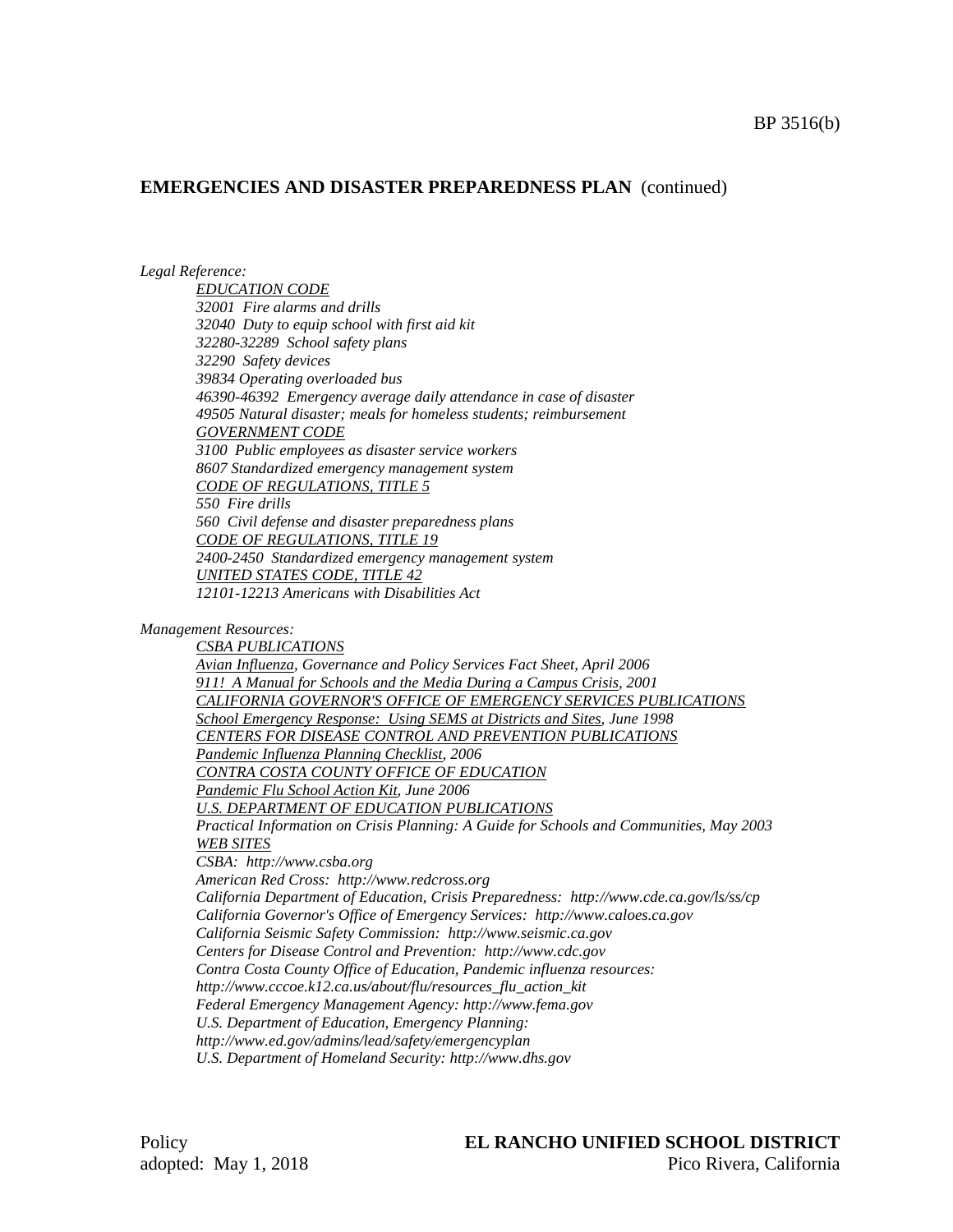### **Business and Noninstructional Operations** AR 3516(a)

### **EMERGENCIES AND DISASTER PREPAREDNESS PLAN**

### **Components of the Plan**

The Superintendent or designee shall ensure that district and school site plans address, at a minimum, the following types of emergencies and disasters:

- 1. Fire on or off school grounds which endangers students and staff
- *(cf. 3516.1 - Fire Drills and Fires)*
- 2. Earthquake or other natural disasters
- *(cf. 3516.3 - Earthquake Emergency Procedure System)*
- 3. Environmental hazards

*(cf. 3514 - Environmental Safety) (cf. 3514.2 - Integrated Pest Management)*

### 4. Attack or disturbance, or threat of attack or disturbance, by an individual or group

*(cf. 3515 - Campus Security) (cf. 3515.2 - Disruptions) (cf. 5131.4 - Student Disturbances)*

#### 5. Bomb threat or actual detonation

*(cf. 3516.2 - Bomb Threats)*

- 6. Biological, radiological, chemical, and other activities, or heightened warning of such activities
- 7. Medical emergencies and quarantines, such as a pandemic influenza outbreak
- *(cf. 5141.22 - Infectious Diseases)*

The Superintendent or designee shall ensure that the district's procedures include strategies and actions for prevention/mitigation, preparedness, response, and recovery, including, but not limited to, the following:

1. Regular inspection of school facilities and equipment and identification of risks

#### *(cf. 3530 - Risk Management/Insurance)*

2. Instruction and practice for students and employees regarding emergency plans, including: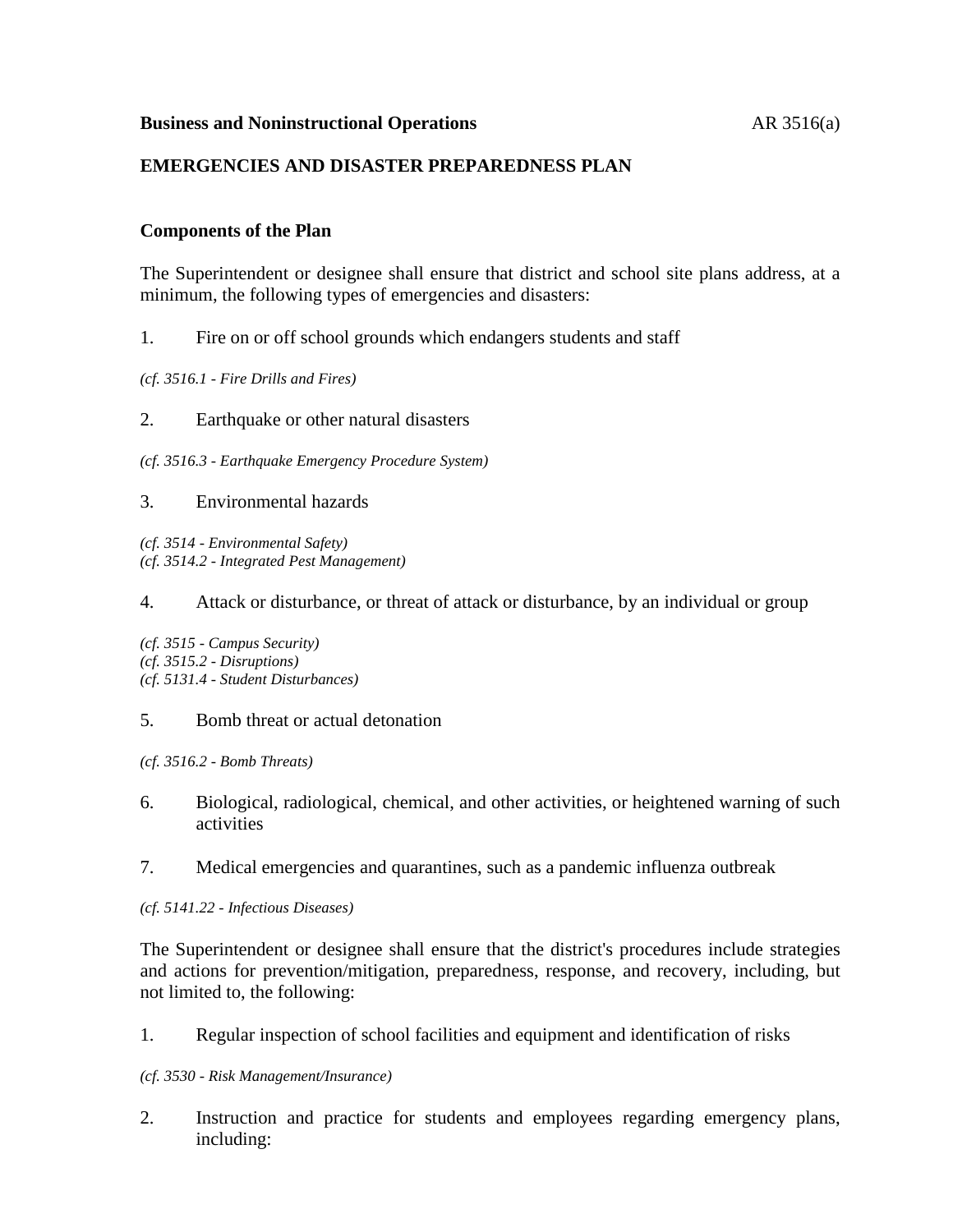# **EMERGENCIES AND DISASTER PREPAREDNESS PLAN** (continued)

- a. Training of staff in first aid and cardiopulmonary resuscitation
- b. Regular practice of emergency procedures by students and staff
- *(cf. 4131 - Staff Development)*
- *(cf. 4231 - Staff Development)*
- *(cf. 4331 - Staff Development)*
- 3. Specific determination of roles and responsibilities of staff during a disaster or other emergency, including determination of:
	- a. The appropriate chain of command at the district and, if communication between the district and site is not possible, at each site
	- b. Individuals responsible for specific duties
	- c. Designation of the principal for the overall control and supervision of activities at each school during the emergency, including authorization to use his/her discretion in situations which do not permit execution of prearranged plans
	- d. Identification of at least one person at each site who holds a valid certificate in first aid and cardiopulmonary resuscitation
	- e. Assignment of responsibility for identification of injured persons and administration of first aid
- 4. Personal safety and security, including:
	- a. Identification of areas of responsibility for supervision of students
	- b. Procedures for evacuation of students and staff, including posting of evacuation routes
	- c. Procedures for release of students, including a procedure to release students when reference to the emergency card is not feasible

*(cf. 5141 - Health Care and Emergencies)*

*(cf. 5142 - Safety)*

d. Identification of transportation needs, including a plan which allows bus seating capacity limits to be exceeded when a disaster or hazard requires students to be moved immediately to ensure their safety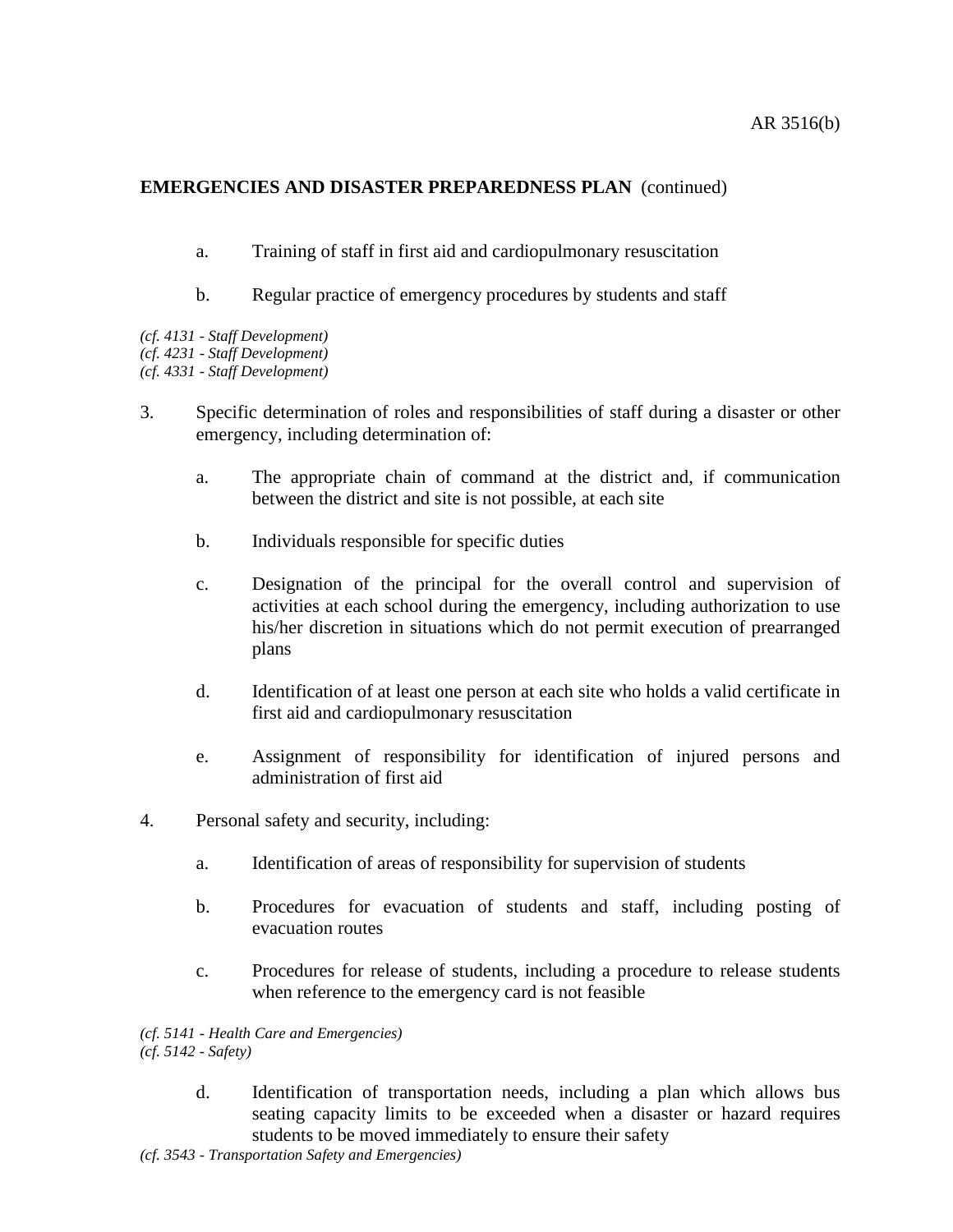### AR 3516(c)

# **EMERGENCIES AND DISASTER PREPAREDNESS PLAN** (continued)

- e. Provision of a first aid kit to each classroom
- f. Arrangements for students and staff with special needs
- *(cf. 4032 - Reasonable Accommodation)*
- *(cf. 6159 - Individualized Education Program)*
	- g. Upon notification that a pandemic situation exists, adjustment of attendance policies for students and sick leave policies for staff with known or suspected pandemic influenza or other infectious disease
- *(cf. 4161.1/4361.1 - Personal Illness/Injury Leave)*
- *(cf. 4261.1 - Personal Illness/Injury Leave)*
- *(cf. 5113 - Absences and Excuses)*
- *(cf. 6183 - Home and Hospital Instruction)*
- 5. Closure of schools, including an analysis of:
	- a. The impact on student learning and methods to ensure continuity of instruction
	- b. How to provide for continuity of operations for essential central office functions, such as payroll and ongoing communication with students and parents/guardians
- *(cf. 3516.5 - Emergency Schedules)*
- 6. Communication among staff, parents/guardians, the Governing Board, other governmental agencies, and the media during an emergency, including:
	- a. Identification of spokesperson(s)
- *(cf. 1112 - Media Relations)*
	- b. Development and testing of communication platforms, such as hotlines, telephone trees, and web sites
- *(cf. 1113 - District and School Web Sites)*
	- c. Development of methods to ensure that communications are, to the extent practicable, in a language and format that is easy for parents/guardians to understand
	- d. Distribution of information about district and school site emergency procedures to staff, students, and parents/guardians